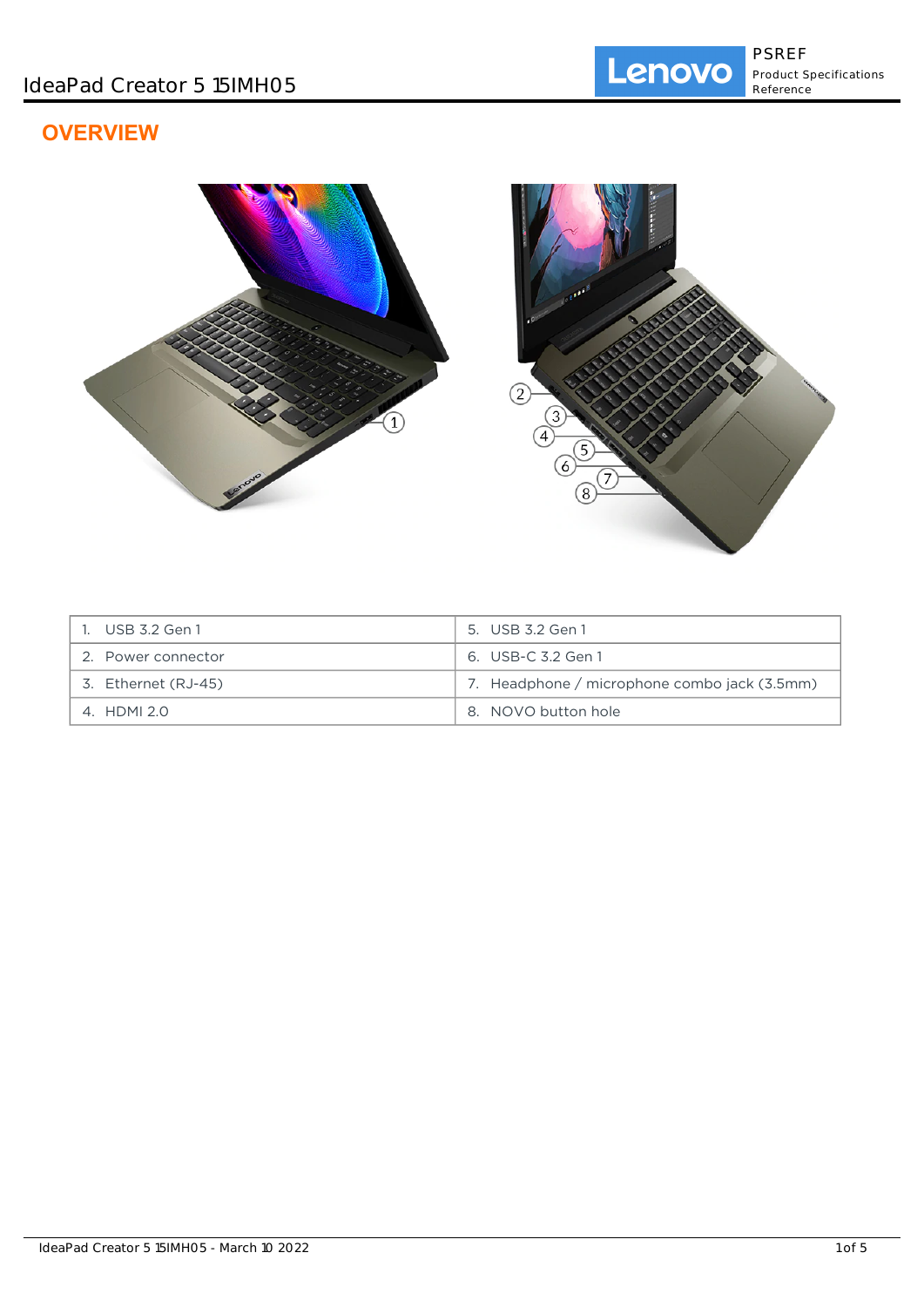## **Processor**

**Processor Family**

10th Generation Intel® Core™ i5 / i7 Processor

# **Monitor Support**

### **Monitor Support**

Supports up to 2 independent displays (native display and 1 external monitor via HDMI®) • HDMI supports up to 4096x2160@60Hz

# **Memory**

**Max Memory**[1]

Up to 16GB DDR4-2933 offering

### **Memory Slots**

Two DDR4 SO-DIMM slots, dual-channel capable

Notes:

1. The max memory is based on the test results with current Lenovo® memory offerings. The system may support more memory as the technology develops.

# **Storage**

### **Storage Support**

Up to two drives, 1x 2.5" HDD + 1x M.2 SSD

• 2.5" HDD up to 1TB

- M.2 2242 SSD up to 512GB
- M.2 2280 SSD up to 512GB

# **Multi-Media**

### **Audio Chip**

High Definition (HD) Audio

**Speakers**

Stereo speakers, 1.5W x2, Dolby® Audio™

# **Battery**

### **Max Battery Life**[1]

MobileMark® 2014: 9.6 hr

Notes:

1. All battery life claims are approximate maximum and based on results using the MobileMark 2014, MobileMark 2018, JEITA 2.0, continuous 1080p video playback (with 150nits brightness and default volume level) or Google Power Load Test (PLT) battery-life benchmark tests. Actual battery life will vary and depends on many factors such as product configuration and usage, software use, wireless functionality, power management settings, and screen brightness. The maximum capacity of the battery will decrease with time and use.

# **DESIGN**

# **Input Device**

### **Keyboard**

6-row, multimedia Fn keys, numeric keypad

## **Touchpad**

Buttonless Mylar® surface multi-touch touchpad, supports Precision TouchPad (PTP)

# **Mechanical**

### **Dimensions (WxDxH)**

Models Dimensions

Lenovo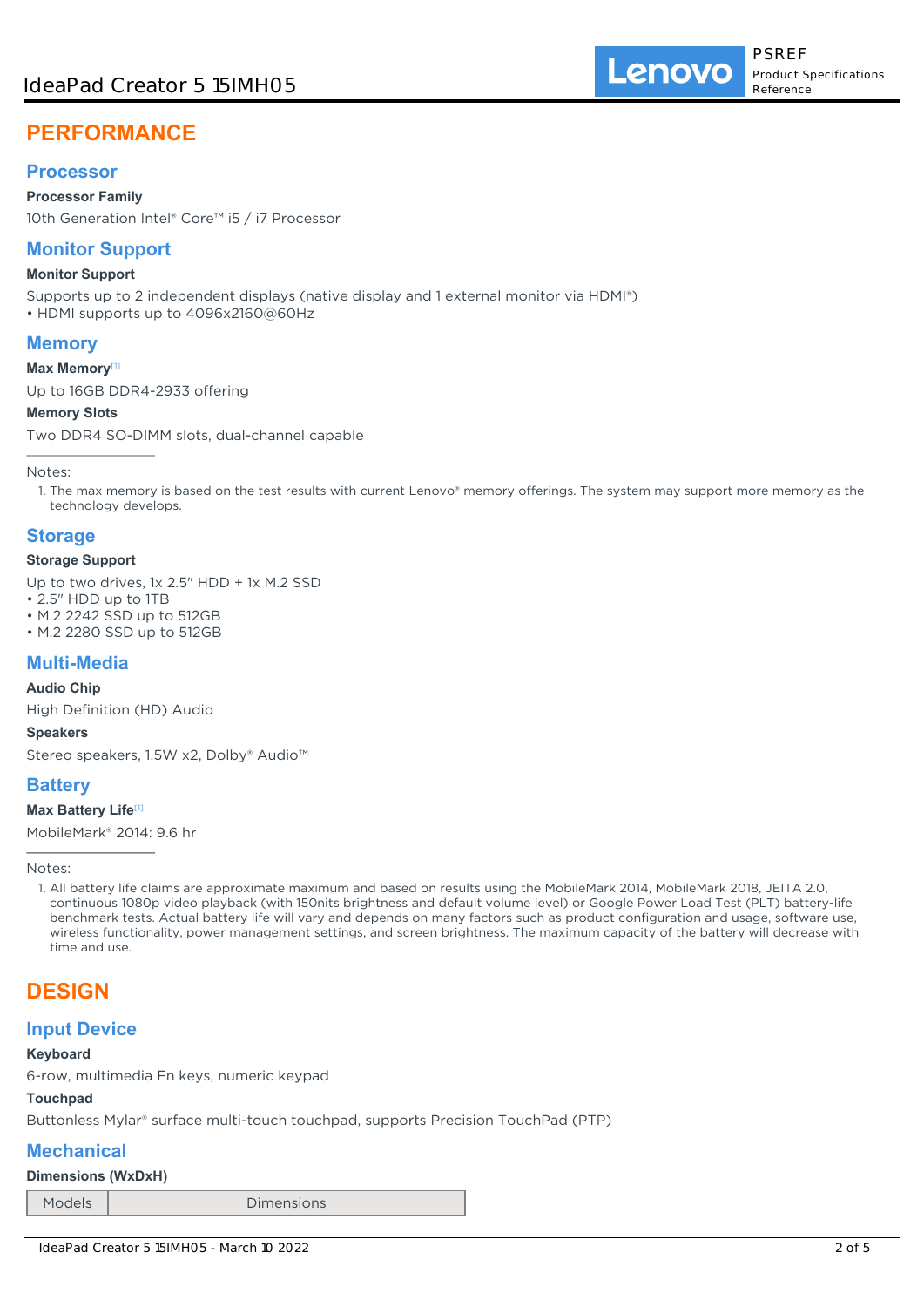All models 359 x 249.6 x 24.9 mm (14.13 x 9.83 x 0.98 inches)

### **Weight**[1]

| Models | Weight                      |
|--------|-----------------------------|
|        | All models 2.2 kg (4.8 lbs) |

Notes:

1. The system weight varies depending on configurations.

# **CONNECTIVITY**

## **Network**

**Onboard Ethernet**

Gigabit Ethernet

### **Ports**[1]

### **Standard Ports**

- 2x USB 3.2 Gen 1
- 1x USB-C 3.2 Gen 1 (support data transfer only)
- 1x HDMI 2.0
- 1x Ethernet (RJ-45)
- 1x Headphone / microphone combo jack (3.5mm)
- 1x Power connector

Notes:

- 1. The transfer speed of following ports will vary and, depending on many factors, such as the processing speed of the host device, file attributes and other factors related to system configuration and your operating environment, will be slower than theoretical speed. USB 2.0: 480 Mbit/s;
- USB 3.2 Gen 1 (SuperSpeed USB 5Gbps, formerly USB 3.0 / USB 3.1 Gen 1): 5 Gbit/s;
- USB 3.2 Gen 2 (SuperSpeed USB 10Gbps, formerly USB 3.1 Gen 2): 10 Gbit/s;
- USB 3.2 Gen 2x2 (SuperSpeed USB 20Gbps): 20 Gbit/s;

Thunderbolt™ 3: 40 Gbit/s;

FireWire 400: 400 Mbit/s;

# FireWire 800: 800 Mbit/s

# **SECURITY & PRIVACY**

## **Security**

**Physical Locks**

# No physical locks

### **BIOS Security**

- Power-on password
- Supervisor password
- Hard disk password

**Other Security**

Camera privacy shutter

# **ENVIRONMENTAL**

# **Operating Environment**

### **Temperature**[1]

- At altitudes up to 2438 m (8,000 ft) - Operating: 5°C to 35°C (41°F to 95°F)
	- Storage: 5°C to 43°C (41°F to 109°F)
- At altitudes above 2438 m (8,000 ft) - Maximum temperature when operating under the unpressurized condition: 31.3°C (88°F) •

### **Humidity**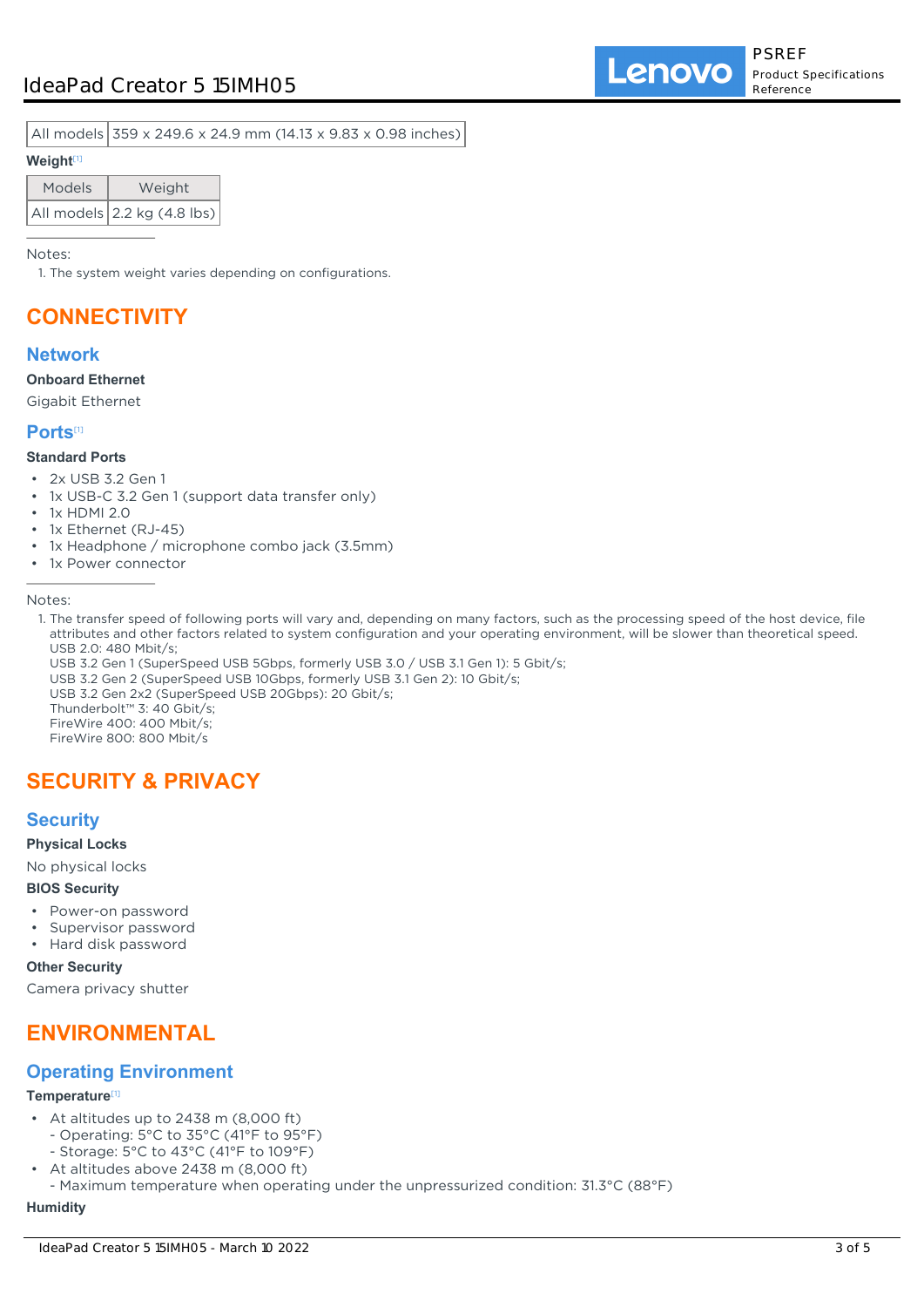Lenovo

- Operating: 8% to 95% at wet-bulb temperature 23°C (73°F)
- Storage: 5% to 95% at wet-bulb temperature 27°C (81°F)

### **Altitude**

Maximum altitude (without pressurization): 3048 m (10,000 ft)

Notes:

1. When you charge the battery, its temperature must be no lower than 10°C (50°F).

# **CERTIFICATIONS**

# **Green Certifications**

### **Green Certifications**

- ENERGY STAR® 8.0
- ErP Lot 3
- RoHS compliant
- Lenovo reserves the right to change specifications or other product information without notice. Lenovo is not responsible for photographic or typographical errors. LENOVO PROVIDES THIS PUBLICATION "AS IS," WITHOUT WARRANTY OF ANY KIND, EITHER EXPRESS OR IMPLIED, INCLUDING THE IMPLIED WARRANTIES OF MERCHANTABILITY OR FITNESS FOR A PARTICULAR PURPOSE. Some jurisdictions do not allow disclaimer of express or implied warranties in certain transactions, therefore this disclaimer may not apply to you.
- The specifications on this page may not be available in all regions, and may be changed or updated without notice.